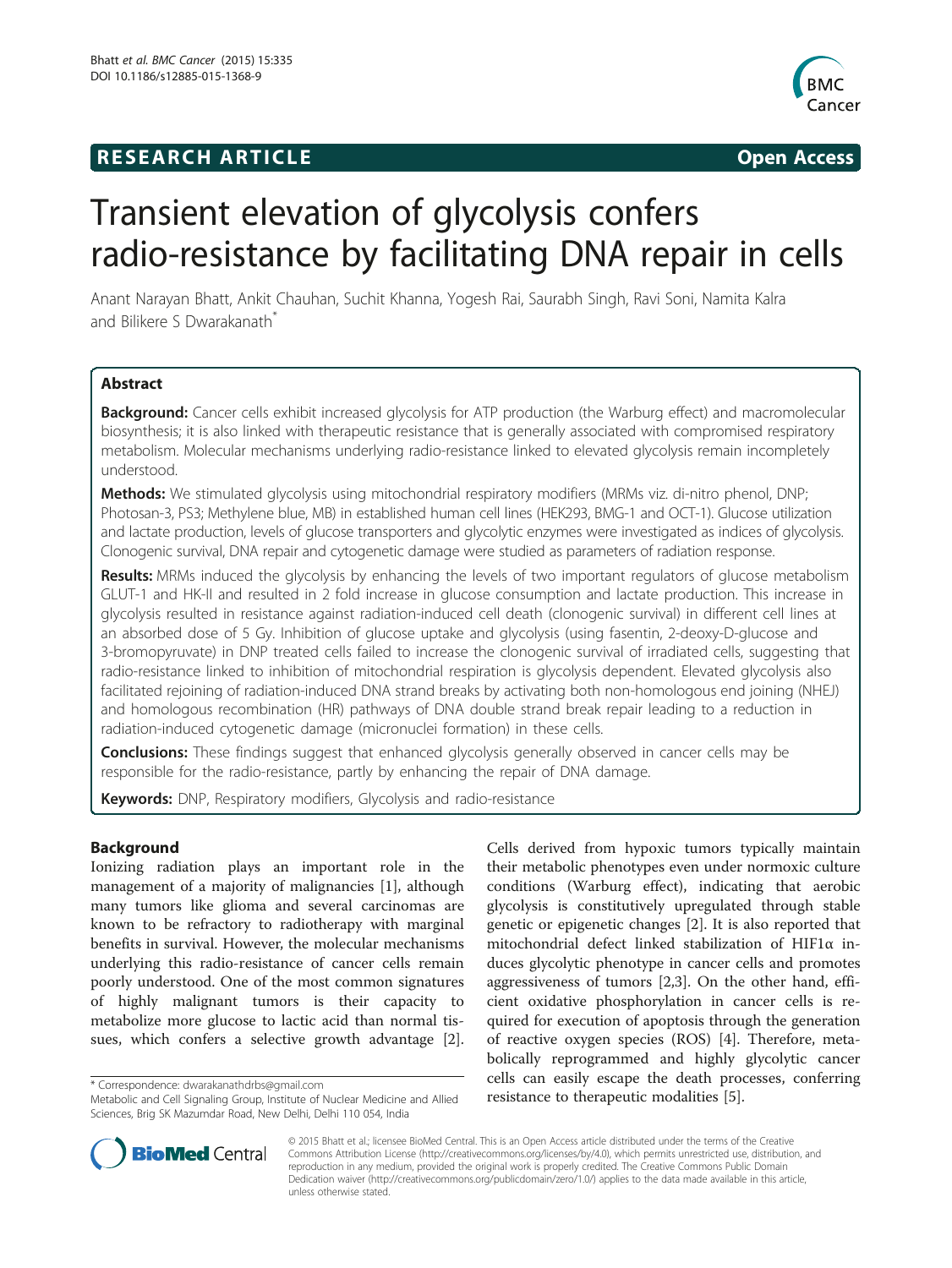The phenotypic characteristics of enhanced glycolysis associated with tumors have been well exploited for the diagnosis of the disease using fluoro-deoxy glucose (FDG) based positron emission tomography (PET) imaging and the efficacy of glycolytic inhibitors as sensitizers to radiation and chemotherapeutic drugs has established in pre-clinical studies, while clinical trials are at different stages of evaluation [[6](#page-10-0)-[9\]](#page-10-0). Considerable amount of evidences suggest that inhibition of glycolysis leads to compromised DNA repair, which is accompanied by the depletion of energy [ATP and AXP (AMP and ADP)] in cells with high rates of glycolysis like the cancer cells, causing death [[10-14\]](#page-10-0). However, the mechanisms underlying enhanced resistance to radiation-induced cell death in cells with high endogenous rates of glycolysis, like the cancer cells are not completely understood, although alterations in pH and lactate levels have been implicated [[2](#page-10-0)]. Therefore, present studies were undertaken to examine if transient stimulation of glycolysis (before irradiation) using MRMs is sufficient to confer radioresistance and also to unravel the underlying mechanisms. Results obtained in human malignant and non-malignant cell lines clearly show that stimulation of glycolysis using MRMs reduces radiation-induced cell death by enhancing the repair of DNA damage leading to a reduction in the mitotic death linked to cytogenetic damage (micronuclei formation).

## **Methods**

#### **Materials**

Dulbecco's Minimum Essential Medium (DMEM), Penicillin G, Streptomycin, Nystatin, Dimethyl sulfoxide (DMSO), Dichlorodihydrofluorescein diacetate  $(H<sub>2</sub>DCFH-$ DA), Potassium chloride (KCl), Magnesium chloride  $(MgCl<sub>2</sub>)$ , Ethylene-di-amine-tetra acetate (EDTA), Protease inhibitor cocktail, HEPES, Hoechst-33258 (H258), propidium iodide (PI), RNAase, Di-nitrophenol and methylene blue were procured from Sigma chemicals Co. (St Louis, USA). Photosan (PS3) was procured from See Lab, Germany. Bicinchoninic acid (BCA, Thermo fisher scientific Rockford USA), primary and HRP conjugated secondary antibodies were procured from Santa Cruz, USA.

## Methods

## Cell culture

The cerebral glioma cell line (BMG-1; diploid, wild type p53) established by us earlier [\[12](#page-10-0)] whereas; OCT-1 (oral carcinoma) and HEK293 (human embryonic kidney) cells were obtained from NCCS, Pune, India. BMG-1 and OCT-1 cells were maintained as monolayers in Dulbecco's modified Eagles medium (DMEM) supplemented with fetal bovine serum (5% for BMG-1

and 10% for OCT-1), HEPES and antibiotics as described earlier [\[12\]](#page-10-0). HEK293 was grown in high glucose (4.5 g/L) DMEM supplemented with 10% fetal bovine serum (FBS). All experiments were carried out in exponentially growing cells.

## **Treatments**

Cells were treated with MRMs at concentrations that induce glycolysis without any cytotoxicity (data not shown). The drug concentrations used in all the experiments were 1 μM for DNP, 25 μg/ml for PS3 and 25 μM for MB. Cells were exposed to 5 Gy γ-ray irradiation in all experiments (unless specified otherwise in particular experiments), using Bhabhatron-II, a teletherapy machine from Panacea, Medical Technologies Pvt. Ltd. (Bangalore, India) at 80 cm SSD and 35x35 cm field with a dose rate of 2 Gy/min.

#### Glucose consumption and lactate production assay

BMG-1, OCT-1 and HEK293 cells were incubated in HBSS or HBSS containing MRMs before irradiation. Cells were incubated for 4 hours; every hour HBSS sample was taken from dishes and frozen immediately for further analysis. The amount of glucose remaining unused and the lactate produced were estimated in the HBSS using enzymatic assays. Glucose was determined by the glucose-oxidase method using Tecnicon RA-500 auto analyzer. Lactate was estimated using lactate oxidase method based kit (Randox; Cat. No.-LC2389). Glucose consumption and lactate production were estimated at the end of every hour (up to four hours) and presented as the average consumption or production per hour. The number of viable cells was counted on hemocytometer using trypan blue (0.4%) exclusion test and glucose consumption or lactate production was normalized with respect to the number of trypan blue negative (viable) cells.

#### Hexokinase assay

Hexokinase enzymatic activity was measured as previously described [[15\]](#page-10-0). Briefly, cells were treated for 4 hour with DNP followed by radiation before washed with PBS and lysed using the buffer containing 50 mM Tris-HCl (pH-8.0), 1.5 mM  $MgCl<sub>2</sub>$  150 mM NaCl, 250mM sucrose along with protease inhibitor. The cell lysate was incubated on ice for 30 min, followed by centrifugation at 14,000 rpm at 4°C for 10 min. The protein estimation was done by BCA method. An aliquot of 20 μg protein from freshly lysed cell supernatant was added to 1 ml of reaction buffer containing 100 mM Tris-HCl, pH 8.0, 0.5 mM EDTA, 10 mM ATP, 10 mM  $MgCl<sub>2</sub>$ , 2 mM glucose, 0.1 mM NADP, and 0.1 U/ml of G6PD (Sigma). HK activity was determined by following the G6P-dependent conversion of NADP to NADPH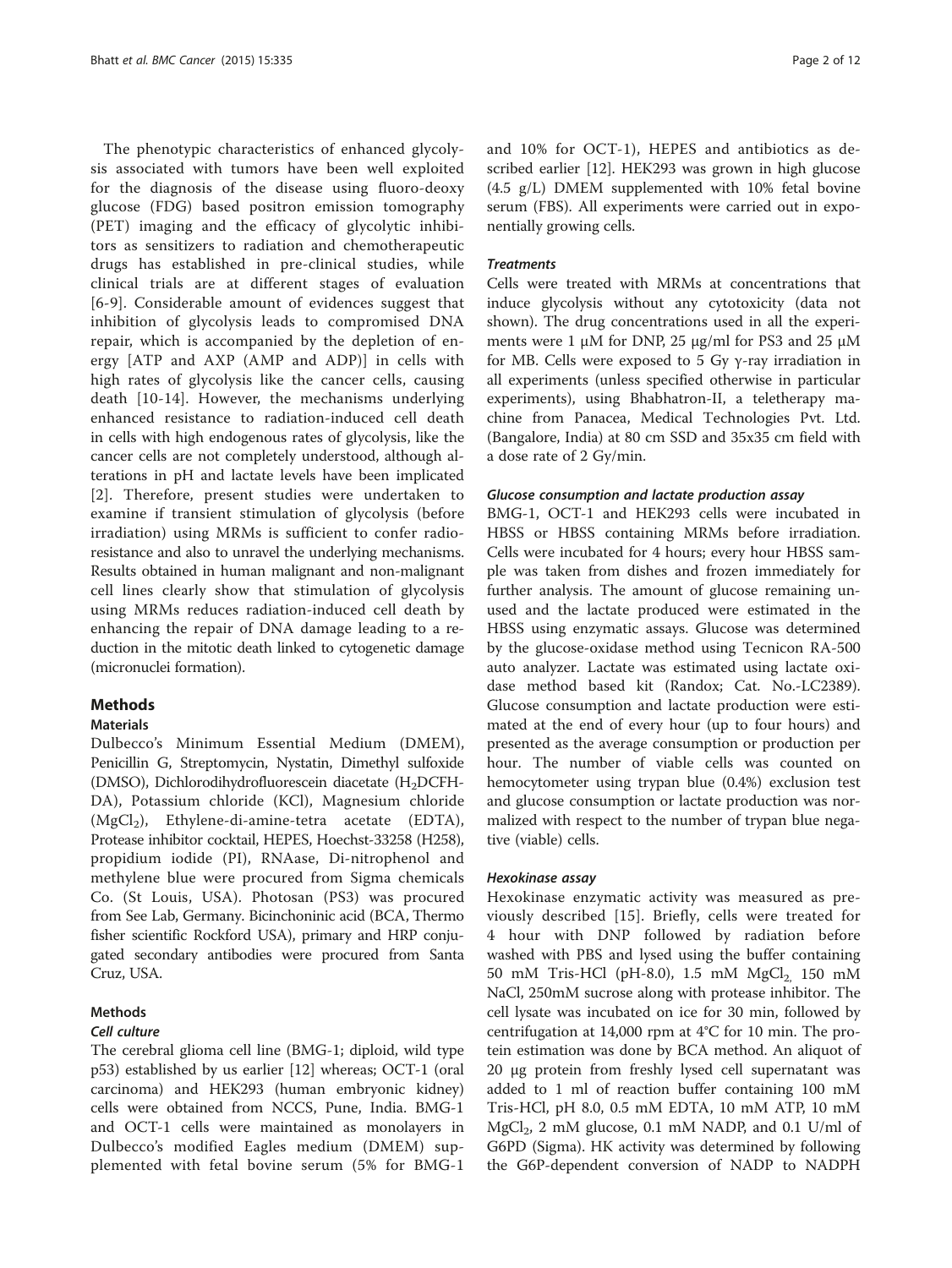spectrophotometrically at 340 nm at room temperature. The values were subtracted with respective blanks and the relative enzymatic activity is presented as absorption at 340 nm.

#### ATP measurement

ATP was measured using ATP bioluminescent assay kit (Sigma) following manufacturer's protocol. Briefly, cells were treated with MRMs followed by irradiation for 4 hour before washed and scraped in cold PBS and pelleted at 1000 rpm for 10 min. Further, cells were lysed in 350 μl of lysis buffer (4mM EDTA and 0.2% Triton X-100). 100 μl of this lysate was loaded per well in triplicates with 100 μl of ATP mix in a 96-well white luminescence measuring plate. Luminescence of samples along with standards was read at 562 nm and normalized with the protein concentration. ATP concentration is depicted as ng/mg protein.

## Measurement of mitochondrial content and membrane potential

Cells were treated with MRMs followed with or without irradiation for various time points. Once the incubation time was completed, cells were washed with PBS and stained for 30 minutes at 37°C in  $CO<sub>2</sub>$  incubator with either 100 nM mitotracker green or 100 nM DiOC6 (both from Molecular Probes, Invitrogen) in respective wells. After staining, cells were trypsinized and equal numbers of cells were transferred to 96 well fluorescence reading plate. The fluorescence was measured at 490 nm excitation and 516 nm emission for mitotracker green and 484 nm excitation and 501 nm emission for DiOC6 in quadruplicates using Molecular device fluorescence plate reader. The fluorescence intensity of mitotracker green is represented as relative mitochondrial content and the DiOC6 fluorescence intensity is represented as relative mitochondrial membrane potential.

## Macro colony assay

Clonogenic survival was performed using post plating method of macro colony assay. Cells were plated at a density of 6,000 - 8,000 cells/cm<sup>2</sup> in Petri dishes. 36 h later, cells were washed with HBSS and treated with different MRMs (viz. 1 μM di-nitro phenol, DNP; 25 μg/ml Photosan-3, PS3; 25 μM Methylene blue, MB) in HBSS before irradiation. Following the radiation treatment, cells were incubated for 4h at 37 $\degree$ C in HBSS in CO<sub>2</sub> incubator then washed twice with HBSS, trypsinized, counted and plated in triplicates in 60 mm petri dish at very low density (100 cells/dish) for control and MRMs treatment alone and relatively high cell density (500 cells/dish) for radiation (5 Gy) and MRMs with radiation. These dishes were incubated in fresh

media at 37°C in a humidified  $CO<sub>2</sub>$  (5%) incubator for 7-10 days, depending on the cell line. Cultures were terminated when macrocolonies were visible after 7-10 days, were fixed with 10% methanol in PBS and stained with 1% crystal violet (dissolved in 7% methanol in PBS). Colonies of at least 50 cells (5 to 6 doubling) were scored as survivors. Plating efficiency was calculated as:  $PE = (No. of colonies counted/No)$ of cells plated) x 100. The surviving fraction was calculated as:  $SF = PE_T$  /PE<sub>C</sub>. Where PE<sub>T</sub> is the plating efficiency of the treated group and  $PE<sub>C</sub>$  is the value of the control.

## Single cell gel electrophoresis (comet assay)

Neutral comet assay was performed as described earlier [[16,17\]](#page-10-0). For 0 hour time point (to obtain damage induction) cells were exposed on ice and processed immediately after exposure. Briefly, treated cells were trypsinized and resuspended in the medium at respective time points. An aliquot of 30,000-40,000 cells ( $\sim$ 100 μl of medium) was mixed into a suspension of 0.75% ( $\sim$ 500 $\mu$ l) warm low gelling (gelling temp = 17°C) agarose (BDH Electran, England), and spread onto microscopic slide (pre-coated with 0.1% agarose) kept at 45°C. Slides were immediately transferred to a cooling plate at 4°C, and kept for 5 min to allow the agarose layer to gel along with the embedded cells. Following this, the slides carrying agarose gel with embedded cells were immersed in the SDS lysis buffer [2.5% sodium dodecyl sulphate (SDS), 1% sodium sarcosinate and 25 mM ethylenediaminetetraacetic acid (EDTA)] for 15 min at room temperature (25-28°C). Slides were then washed in double distilled water for 5 min at 4°C, electrophoresed at 2 V/cm for 5 min, and air-dried at 45°C. For analysis, the slides were rehydrated by immersing in distilled water at room temperature, and stained with 25 μg/ml propidium iodide (PI) dye. Comet-like shape forms from the DNA mass of each individual cell following these treatments, the amount of DNA present in the tail directly corresponding with the amount of DNA breaks induced by radiation treatment. The comets were randomly selected  $(n = 50)$  and images were acquired at 200x under BX60 fluorescence microscope (Olympus, Japan). The comets were analyzed using OPTIMAS image analysis software (calibrated for analyzing comets) and the tail moment was calculated from data generated by the software.

#### Micronuclei assay

Cells were washed in PBS and fixed in carnoys fixative (3:1 V/V, Methanol: Acetic acid). Fixed cells were dropped on the chilled glass slides. Air-dried slides were stained with a DNA binding fluorochrome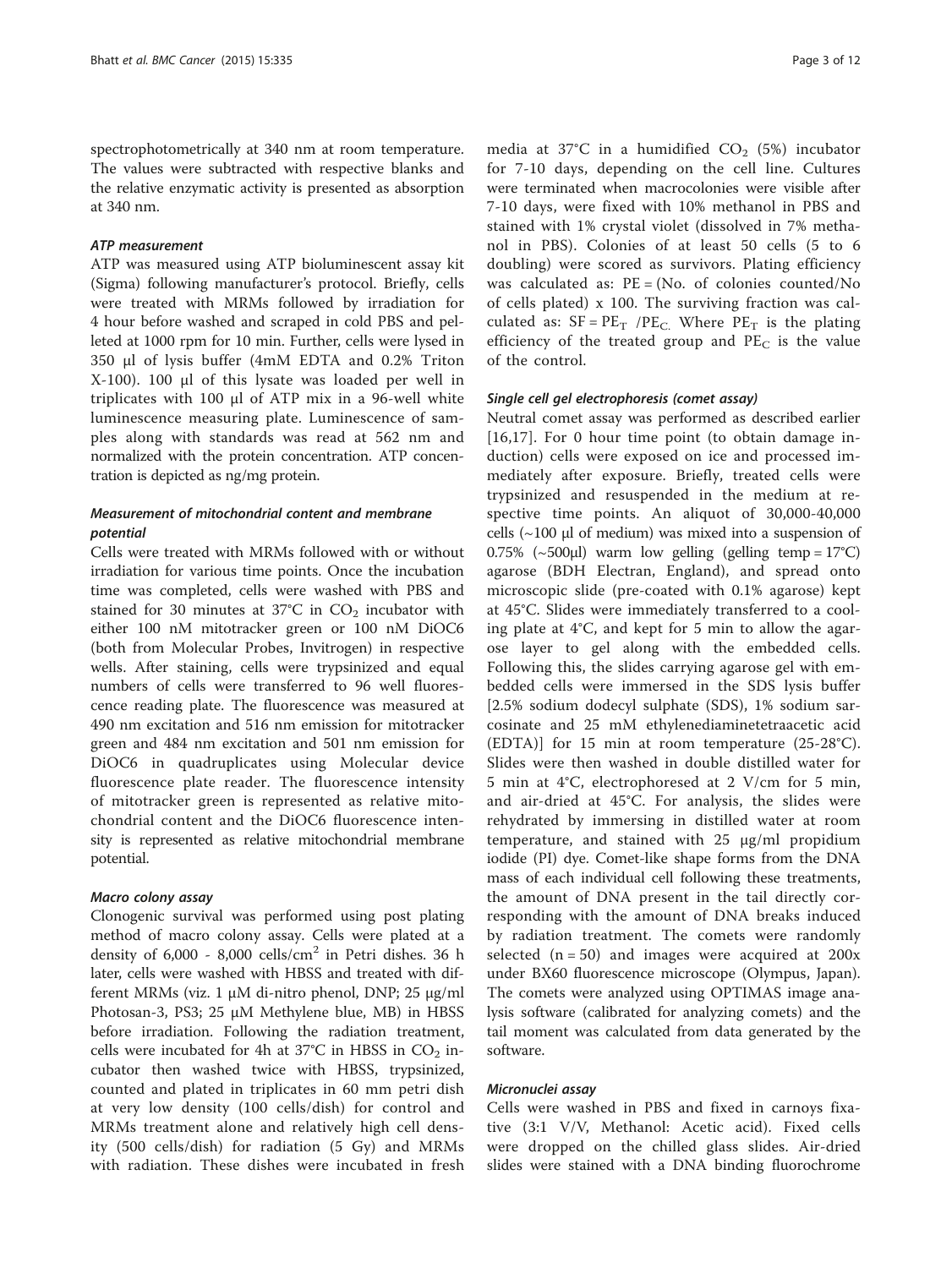(bisbenzimidazole; hoechst-33258) at 10 μg/ml dissolved in citric acid [0.01 M], disodium phosphate [0.45 M] buffer containing 0.05% Tween-20 detergent; pH 7.4 as described earlier [[6](#page-10-0)]. Slides were examined under fluorescence microscope using UV excitation filter. Cells containing micronuclei were counted from 1000 cells as described earlier [\[6,18](#page-10-0)].

## Immuno-blot

Expression of key proteins involved in glucose catabolism and DNA repair viz. glucose transporters GLUT-1, GLUT-4, hexokinase-II (HK-II), PFK-1, HIF1α, Rad51, Ku-70 and loading control β-Actin was determined in control and treated cells by immunoblot analysis. Cells were harvested at various time points (showed in figure) and lysed in ice cold RIPA lysis buffer (Tris–HCl: 50mM, pH 7.4, NP-40: 1%, Na-deoxycholate: 0.25%, NaCl: 150 mM, EDTA: 1 mM, PMSF: 2 mM, protease inhibitor cocktail, Na3VO4: 1 mM, NaF: 1 mM). The protein concentration in the lysates was measured using BCA protein assay. Protein (40–50 μg) was resolved on 10–15% SDS–PAGE (depending on the molecular weight) and electroblotted onto PVDF membrane (MDI). The membrane was then incubated in 4% skimmed milk for 1 h followed by primary antibody incubation GLUT-1 (1:300), GLUT-4 (1:300), HK-II (1:200), PFK-2 (1:200), Rad51 (1:200), Ku-70 (1:150) from Santa Cruz Biotechnology, HIF1α (1:1000) from Cell Signaling Tech. and β-Actin (1:5000) from BD Biosciences for overnight. Membrane was washed and incubated with the appropriate HRP conjugated secondary antibody for 1h. After washing, the blots were developed using ECL chemiluminescence detection reagent (Biological industries, Israel). The signal was detected by ECL, and band intensities for each individual protein were quantified by densitometry, corrected for background staining, and normalized to the signal for β-Actin.

## Statistical analyses

All the experiments were performed in triplicates or quadruplicates. Means and standard errors were computed. Student's t test was performed to determine whether a significant difference exists between the groups.

## Results

## Mitochondrial respiratory modifiers induces glycolysis

To mimic the high glycolytic phenotype of cancer cells, we investigated the glycolysis stimulating potential of few mitochondrial respiratory modifiers (MRMs) that are known to stimulate glycolysis as a compensatory mechanism [[19\]](#page-10-0). At Treatment of exponentially growing cells with non-toxic concentrations MRMs such as

di-nitrophenol (DNP), porphyrin derivatives (photosan; PS3) and methylene blue (MB), which interfere with the oxidative phosphorylation at different stages in the electron transport chain (ETC), was found to enhance the glycolysis (glucose utilization and lactate production) significantly (by approximately two folds) in both malignant cell lines BMG-1 and OCT-1 (Figure [1](#page-4-0)A and B), similar to our earlier results with KCN [[11](#page-10-0),[12](#page-10-0)]. To test if compromised oxidative phosphorylation can induce the compensatory increase in glycolysis in non-malignant cell similar to malignant cells, we treated HEK cell line (embryonic kidney) with MRMs under similar experimental conditions. Interestingly, MRMs induced the glucose uptake and lactate production in HEK cells also (Figure [1](#page-4-0)C). Further, we observed that irradiation alone also marginally increased glycolysis (Figure [1](#page-4-0)A, B and C) as reported earlier [[11](#page-10-0)], with further increase in presence of MRMs (Figure [1A](#page-4-0), B and C). It is pertinent to note that compensatory increase in glycolysis due to inhibition of oxidative phosphorylation appears to be not limited only to malignant cells.

To unravel the contributing factors responsible for MRM-induced enhancement in glycolysis, we examined the level of glycolytic enzymes and glucose transporters under similar experimental conditions. Interestingly, we found approximately 2.5 fold increased level of GLUT-1, while no significant change could be seen in GLUT-4 (Figure [1](#page-4-0)D). A 2 fold increase was also seen in the level of hexokinase-II, one of the first two regulatory kinases (HK-II and PFK-1) of glycolysis; however the level of PFK-1 does not change appreciably (Figure [1D](#page-4-0)). DNP treatment also showed increased level of hypoxia inducible transcription factor, HIF1α which is known to induce glycolysis. Further, the increase in hexokinase expression also correlated with nearly two fold increase in the total hexokinase activity (Figure [1E](#page-4-0)) induced by DNP under these experimental conditions. Interestingly, the hexokinase activity was increased further by nearly 4 fold in cells treated with both DNP and radiation. These findings suggest that inhibition of mitochondrial respiration stabilizes HIF1α which further induces glycolysis by up-regulating the level of glucose transporters viz. GLUT-1 and glucose phosphorylating enzyme HK-II to ensure the increased flux and high retention of glucose in the cytoplasm.

MRMs inhibit the process of electron transfer and ATP generation from electron transport chain leading to incomplete respiration and reduced ATP generation. Therefore, we measured changes in ATP levels induced by MRMs (Figure [2A](#page-5-0)), besides examining the mitochondrial status by analyzing the membrane potential and mass (Figure [2B](#page-5-0) & C). Results (Figure [2\)](#page-5-0) clearly show that none of the three respiratory inhibitors caused any appreciable changes in ATP (Figure [2A](#page-5-0)), while increase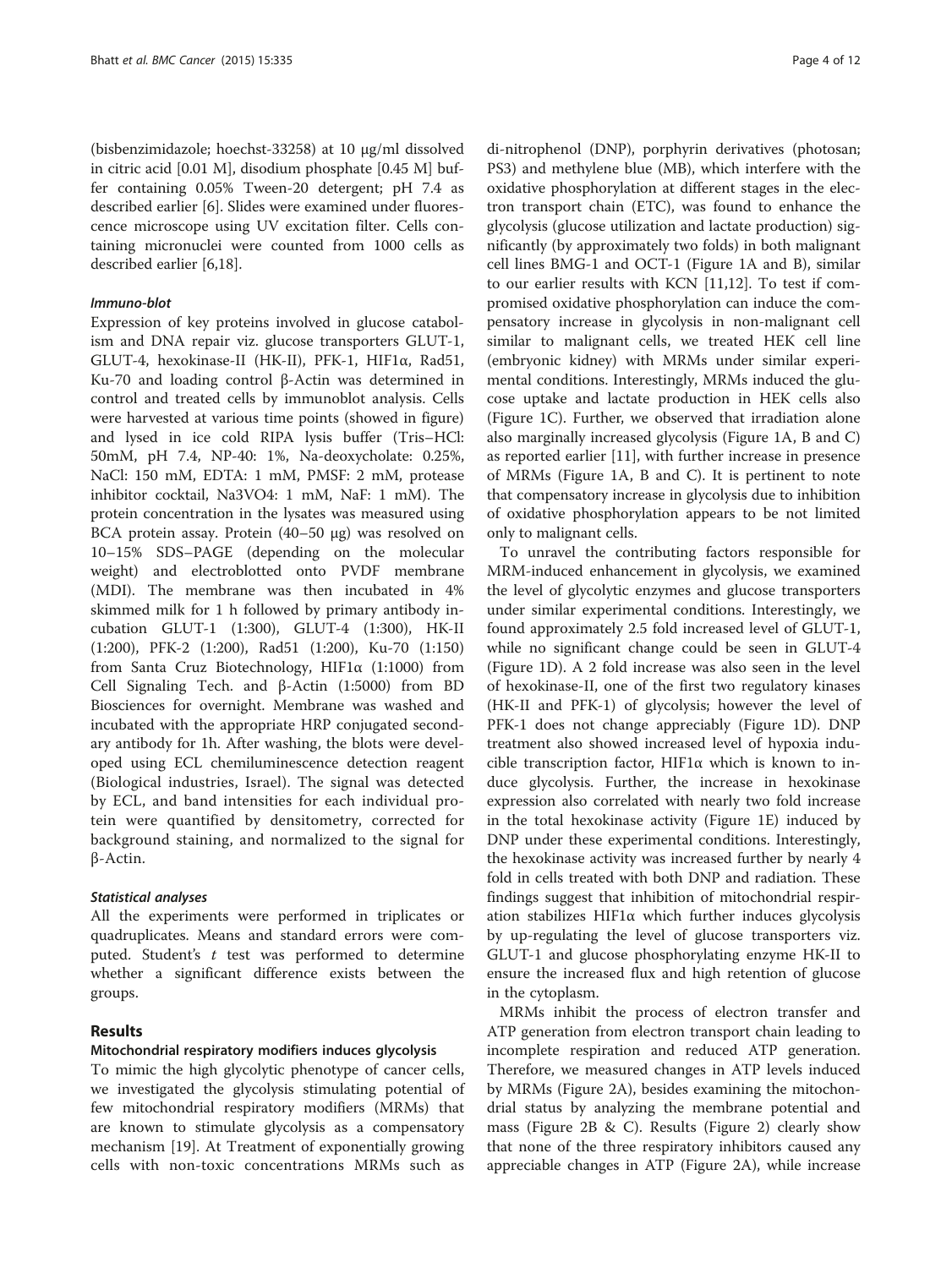<span id="page-4-0"></span>

in mitochondrial content and related mitochondrial membrane potential was observed in cells co-treated with MRMs and radiation (only at 4 hrs. time point; Figure [2B](#page-5-0) & C). However, these changes were not significant as compared to radiation alone. These findings suggest that the significant compensatory increase in glycolysis is sufficient to meet the energy requirements in these cells. It also suggests that the effect of all the MRMs on mitochondria is similar for compensatory increase in glycolysis.

## Transient elevation of glycolysis confers radio-resistance in cells

To examine if transient induction of glycolysis leads to radio-resistance, we irradiated (5 Gy; γ-Rays) the cells in the presence of MRMs (that induce glycolysis) and then analyzed the clonogenicity using macro-colony assay. Indeed an increase in survival was evident in all the three cell lines, which on an average was 1.71, 1.74 and 1.9 fold in BMG-1, OCT-1 and HEK293 respectively with all the three MRMs as compared to radiation alone (Figure [3A](#page-6-0), B and C). We further examined the effect of DNP mediated enhanced glycolysis on the radiation dose response curve in the cells and found that glycolysis stimulated cells (DNP treated) showed radio-resistance as reflected by an increase in  $D_1$  (dose of radiation to bring down the survival fraction to 0.37) in all the three cell lines (Figure [3D](#page-6-0)).

After establishing the "proof of concept" that elevation of glycolysis for few hours post-irradiation leads to resistance against radiation-induced cell death using more than one inducers viz. DNP, PS3 and methylene blue, we decided to investigate the mechanisms underlying this resistance using a pharmacologically more suitable molecule like DNP, as PS3 and methylene blue are associated with photo-toxicity [\[8](#page-10-0),[20](#page-10-0)].

## Inhibition of glycolysis reverses MRMs induced radio-resistance

To confirm that MRMs induced radio-resistance is mainly by induction of glycolysis, we inhibited the glycolysis using non-toxic concentrations of 2-deoxy-D-glucose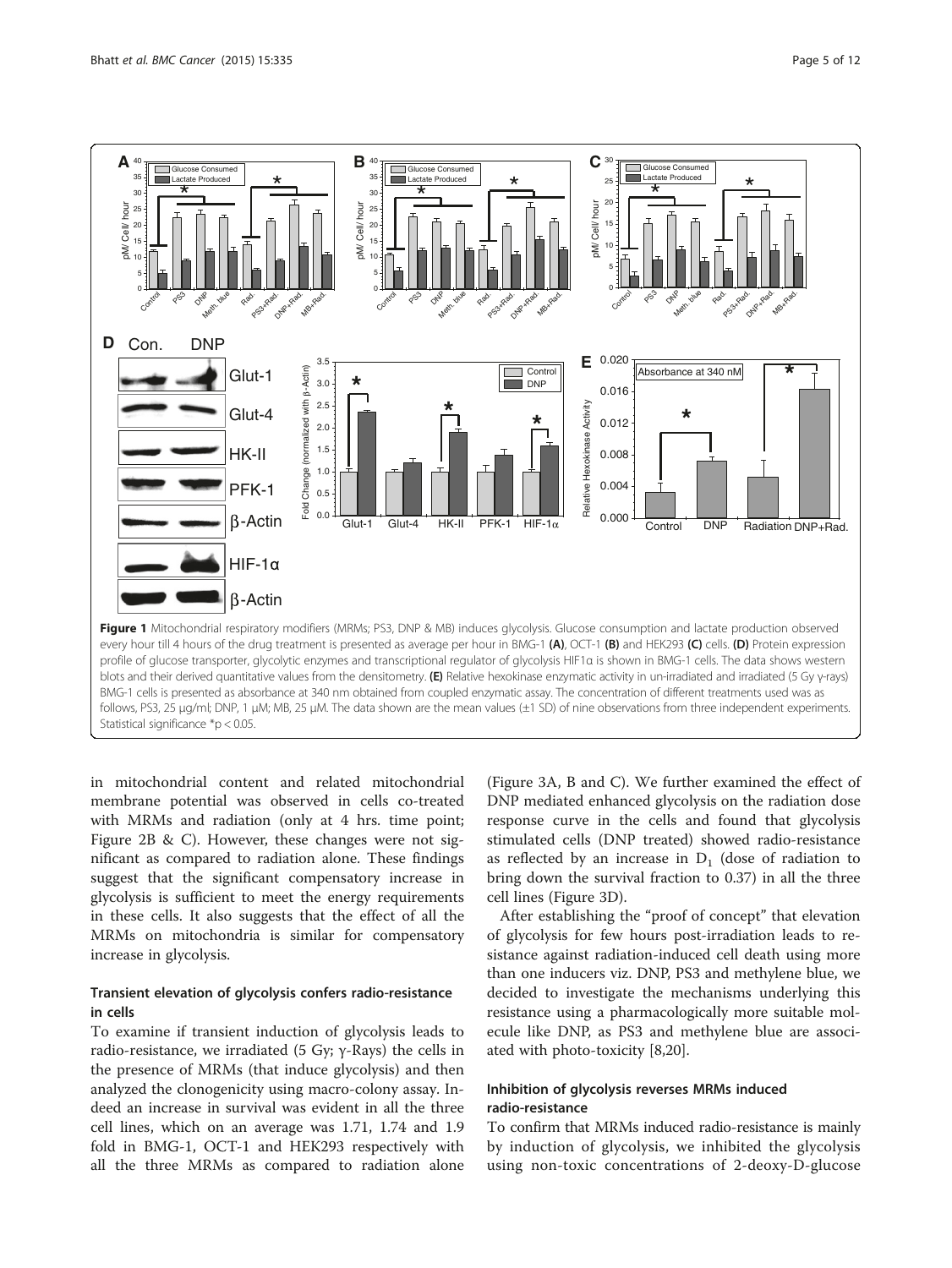<span id="page-5-0"></span>

(2-DG, hexokinase inhibitor), 3-bromo pyruvate (3-BP, hexokinase inhibitor) and fasentin (Glut-1 inhibitor) in DNP treated BMG-1 cells before exposing to radiation. All these known inhibitors of glycolysis failed to enhance the clonogenicity in DNP treated and irradiated cells as compared to radiation alone (Figure [4A](#page-7-0)). To further substantiate that MRMs induced radio-resistance is facilitated by induced glycolysis and not due to metabolic signaling associated with inhibition of mitochondrial respiration; we treated BMG-1 cells with non-toxic concentration of antimycin A (5 μg/ml), which inhibits oxidative phosphorylation but does not induce glycolysis [[21\]](#page-10-0). Cells treated with antimycin A before radiation exposure did not show any increase in clonogenic survival (Figure [4](#page-7-0)B); lending further support to the notion that MRMs induced radio-resistance observed in cells is mediated by transient stimulation of glycolysis.

#### Induced glycolysis facilitates DNA repair process

Since DNA damage is one of the major contributing factor for the loss of clonogenic survival at moderate levels of absorbed radiation, we studied the effects of induced glycolysis on the induction and repair of DNA damage using single cell electrophoresis (Comet assay). We used changes in tail moment (increase and decrease) as a parameter to measure the damage induction and repair. Figure [5A](#page-8-0) shows the tail moment in BMG-1 cells, unirradiated and immediately after irradiation. We analyzed the data using derived equations to determine the percentage of damage removed and presented in Table [1](#page-9-0). Cells with stimulated glycolysis showed a faster kinetics of repair and the extent of damage removal at the end of 30 minutes following irradiation. The extent of damage removed was approximately 2.06 (93% / 45%) fold higher as compared to the un-stimulated cells (Figure [5](#page-8-0)B). Analysis of the repair kinetics showed that almost all damage repaired under conditions of stimulated glycolysis was handled by the fast component of repair  $(\sim)3\%$  as compared to the un-stimulated cells  $(-45%)$ . These results suggest that a higher rate as well as the extent of damage removal under conditions of enhanced glycolysis is one of the important contributing factors for enhanced resistance.

Because, radiation predominantly causes mitotic catastrophe (an event in which a cell is destroyed during mitosis) linked death at moderate doses [[22\]](#page-10-0), we investigated radiation induced cytogenetic damage, which is involved in mitotic catastrophe. Cytogenetic damage was assessed by counting cells with micronucleus, which arises from unrepaired/mis-repaired DNA double strand breaks (DSBs) following irradiation and correlates with changes in survival [[23\]](#page-10-0). The kinetics of micronuclei expression followed until 72 h post-irradiation clearly showed a significant decrease in the fraction of cells with micronuclei in glycolysis stimulated BMG-1, OCT-1 and HEK293 cells at all time points (Figure [5C](#page-8-0)) suggesting reduced residual DNA damage, in line with the enhanced repair observed (Figure [5B](#page-8-0)).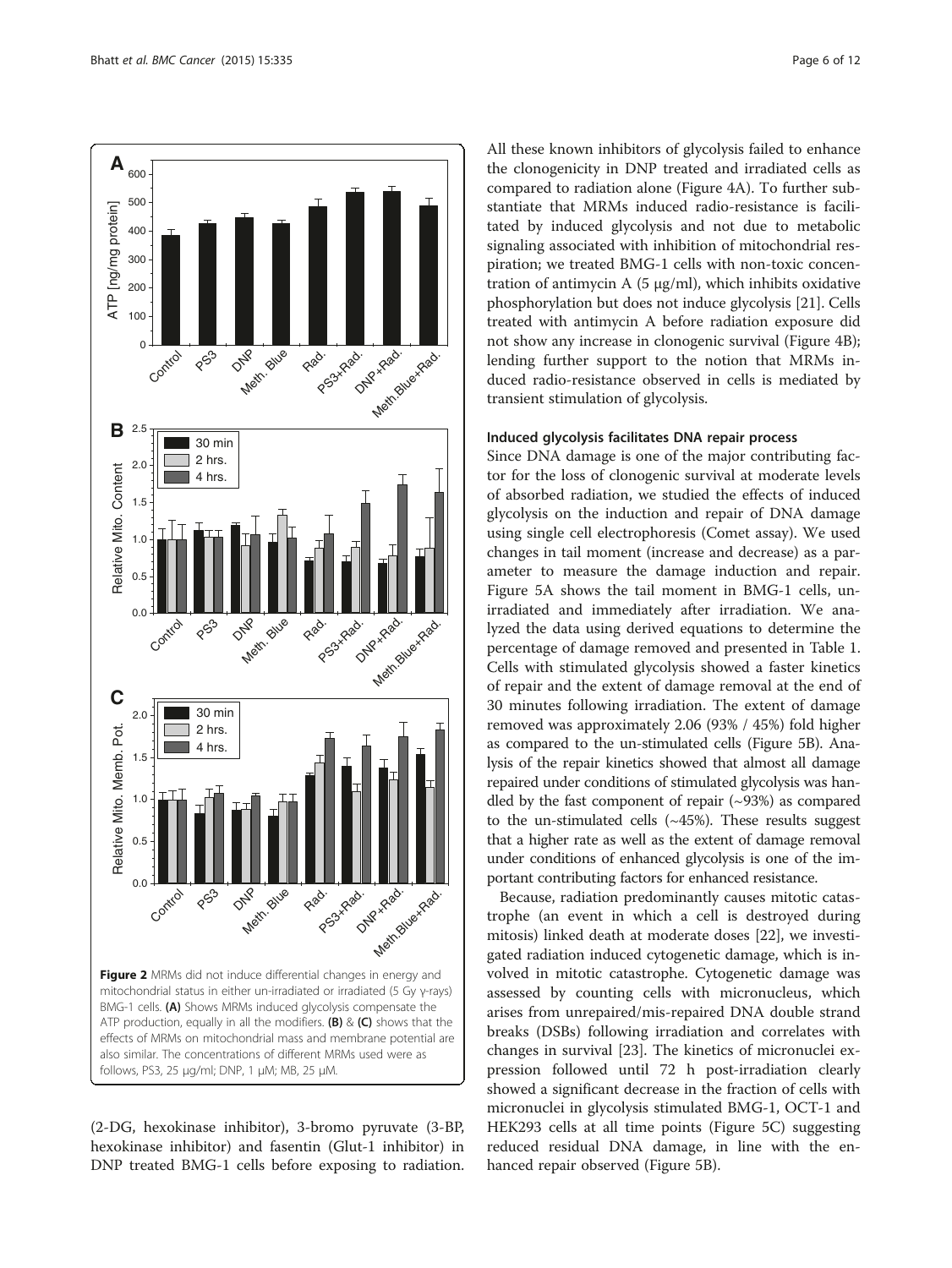<span id="page-6-0"></span>

and irradiated samples was calculated by considering the plating efficiency of un-irradiated control as 1. The data shown are the mean values (±1 SD) of nine observations from three independent experiments. Statistical significance \*p < 0.05.

## Induced glycolysis facilitates NHEJ and HR pathways of DNA repair

DSBs are particularly deleterious to cells and its inefficient repair can lead to cell death. DSBs in the mammalian genome are repaired through homologous recombination (HR) and non-homologous end joining (NHEJ) repair pathways. Rad51 is a critical component of the HR pathway whereas; Ku-70 and Ku-80 are critical component of NHEJ pathway [[24](#page-10-0)]. To examine if a particular DSB repair pathway is facilitated under the conditions of induced glycolysis, we examined the status of DSB repair initiating proteins, Rad51 and Ku-70 involved in HR and NHEJ repair pathways, respectively. Western blot analysis carried out in BMG-1 cells showed that the level of Rad51 protein increased approximately 1.5 fold at 4h following irradiation (5 Gy; Figure [6](#page-9-0)). However, in DNP treated cells, an early 2 fold increase was noted in the level of Rad51 at 0.5 h after irradiation (Figure [6](#page-9-0)), suggesting a rapid induction of repair and faster removal of DSB leading to lesser residual DNA damage in glycolysis stimulated cells. Similar results were obtained for time dependent changes in Ku-70 levels, which was also found to be up-regulated by 2 folds, 0.5 hr after irradiation, in DNP treated cells (Figure [6A](#page-9-0)). Although, increase in Rad51 level correlates with the faster repair kinetics observed here, increase in the level of Rad51 following irradiation are at variance with earlier observations [[25,26](#page-10-0)]. These observations are in line with our observations of a

faster rate of DNA break rejoining (Figure [5](#page-8-0)B), wherein the damage (tail moment) returned close to the basal level within 0.5 h following irradiation in glycolysis stimulated cells (Figure [5B](#page-8-0)). Inhibition of glycolysis using 2-DG in DNP stimulated cells did not show appreciable increase in the level of these repair proteins Rad51 and Ku70, lending support to the proposition that stimulation of glycolysis enhances the kinetics of DNA repair by increasing the expression of repair proteins Rad51 and Ku70. These results suggest that both HR and NHEJ pathways of DNA repair are operationally efficient following stimulation of glycolysis, thereby leading to a faster damage removal and enhanced survival. Taken together, these observations suggest that DNP induced transient elevation of glycolysis results in activation of both HR and NHEJ pathway to facilitate the DNA repair thereby making the cells relatively more resistant.

## **Discussion**

Irradiation of cells causes macromolecular damage (viz DNA, protein etc) stimulating multiple signaling pathways viz DNA repair, cell cycle check points, apoptosis and senescence that collectively determine the fate of cells [[22](#page-10-0)]. It is well established that at moderate absorbed doses of low LET radiation (like gamma rays and X-rays), the main contributing factor responsible for loss of clonogenecity (cell survival) is the mitotic death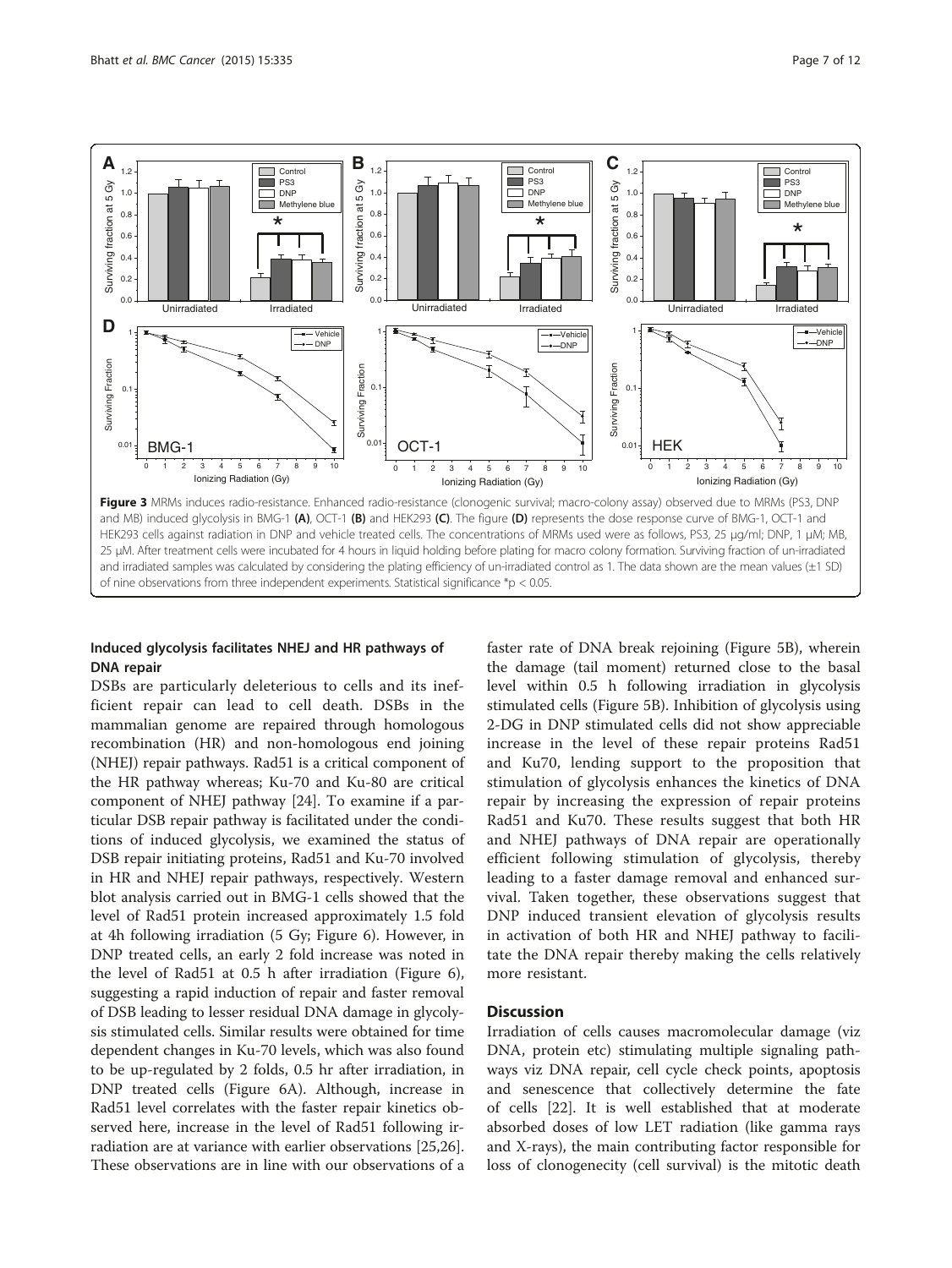<span id="page-7-0"></span>

linked to cytogenetic damage that arises from residual DNA damage [\[22,27](#page-10-0)]. Incomplete repair and/or misrepair of DNA strand breaks results in chromosomal damage that can be observed as various chromosomal aberrations in the metaphase of the irradiated population and as micronuclei in the daughter cells [\[27](#page-10-0)], although mitotic spindle dysfunction and other disturbances also lead to micronuclei formation and related nuclear damage [[28\]](#page-10-0). Therefore, alterations in the DNA repair processes that are operative for few hours following irradiation are expected to influence the cell survival as well as the level of cytogenetic damage. In the present study, we observed an increase in the clonogenic survival following transient stimulation of glycolysis (Figure [3](#page-6-0)) that correlated with the decrease in the level of micronuclei expression (Figure [5C](#page-8-0)) suggesting a reduction in the residual DNA damage under these conditions. While stimulation of glycolysis did not significantly alter the level of induction of DNA damage

(Figure [5A](#page-8-0)), the rate of DNA strand break rejoining as well as the extent of damage removal were clearly higher that resulted in a decrease in the residual DNA damage at the end of 30 minutes after irradiation (Figure [5](#page-8-0)B).

It will be interesting to see whether the mechanisms underlying radio-resistance seen in cancer cells, where a stable phenotype with enhanced glycolysis gradually develops during tumorigenesis will be identical to the transient stimulation of glycolysis observed here. In this respect, it is pertinent to note that inhibition of mitochondrial respiration [[29\]](#page-10-0) that leads to enhanced glycolysis (as seen here; Figure [1](#page-4-0)) often results in the stimulation of HIF1α expression of many genes in the glycolytic pathway and up-regulated in malignantly transformed cells and tumors [[30,31\]](#page-10-0). Stimulation of glycolysis seen as a compensatory mechanism following a fall in the mitochondrial ATP production induced by respiratory inhibitors has been suggested to be due to the activation of AMP kinase triggered by an increase in the AMP level (and AMP/ATP ratio) due to ATP breakdown [[29\]](#page-10-0). Some recent evidences suggest that inhibition of mitochondrial respiration leads to accumulation of glycolytic end products like pyruvate and lactate which could dramatically increase HIF1α accumulation in cancer cells by inhibiting the prolyl hydroxylase enzyme activity. Moreover, other mediators like the expression of TKTL1 (Transketolase-like 1, an enzyme of pentose phosphate pathway) in head and neck carcinomas and gliomas leads to metabolic switch by stabilizing  $HIF1\alpha$ for improving energy yield from glucose via glycolysis and enhancing antioxidant defence against ROS via pentose phosphate pathway [\[32,33\]](#page-10-0). In this respect it is pertinent to note that the increase in the protein levels of regulators of glycolysis stimulated by DNP in BMG-1 cells viz. Glut-1 and HK-II observed here (Figure [1](#page-4-0)D) are all regulated by HIF1 $\alpha$  [\[9,27](#page-10-0)]. Therefore, radioresistance following DNP induced transient elevation in glycolysis appears to partly involve similar mechanisms that are reported as activators of glycolysis in cancer cells generally associated with resistance to radiation and other drugs. Further, sensitization of BMG-1 cells to radiation in the presence of Antimycin A (Figure 4B), which inhibits mitochondrial respiration without compensatory increase in glycolysis and the glycolytic inhibitor 2-DG strongly suggests that MRMs (DNP, PS3 and MB) induced radio-resistance in cells is mainly due to increase in glycolysis and not because of inhibition of mitochondrial respiration.

DNA double strand breaks, the most lethal lesions widely considered to be responsible for radiationinduced cell death are repaired by both homologous recombination (HR) and non-homologous end joining (NHEJ) in a proliferating mammalian cell population.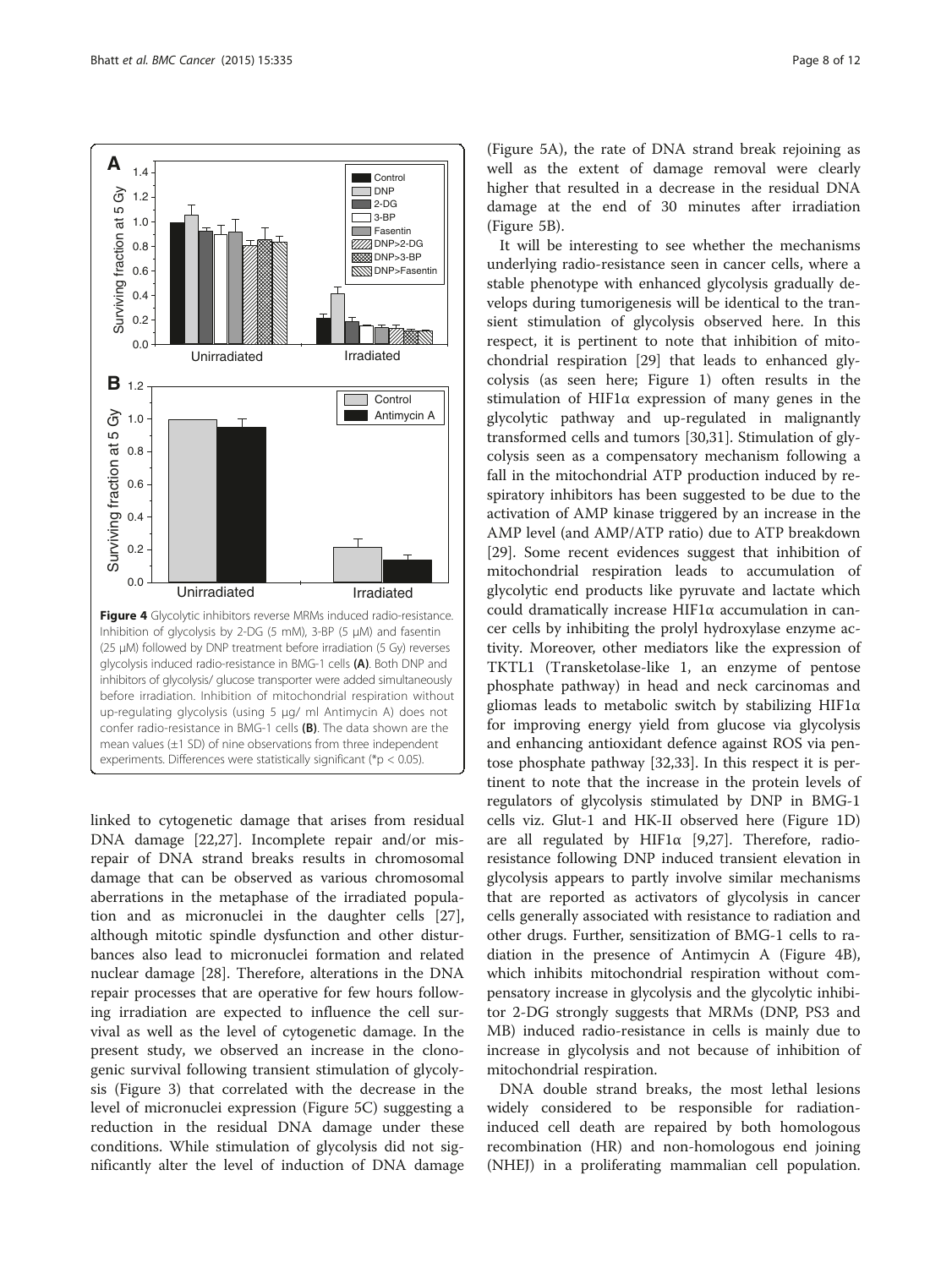<span id="page-8-0"></span>

Rad51 is a critical component of DNA DSB repair pathway [[34\]](#page-10-0), which is widely reported to redistribute within the nucleus following DNA damage suggesting the formation of repair foci involving this recombinase [[25,26,35\]](#page-10-0), although radiation induced elevated level of this protein enhances radio-resistance has also been reported [[35\]](#page-10-0). Rapid increase in the level of Rad51 protein at 30 minutes following irradiation in glycolysis stimulated (DNP treated) cells observed here (Figure [6\)](#page-9-0) is similar to the observations in the radio-resistant spheroids of DU145 carcinoma cell line [\[36](#page-10-0)]; which also interestingly has a significant level of HIF1α with elevated glycolysis and increased resistance to radiation [\[37](#page-11-0)]. Increased level of Rad51 following irradiation seen here, particularly in DNP treated cells is at variance with earlier reports [[25](#page-10-0),[26](#page-10-0),[35](#page-10-0)] and may arise due to many reasons viz. proteasomal degradation, altered metabolic status of the cells [[36,](#page-10-0)[38](#page-11-0)] or changes in the interactions with other members of the repair complex thereby altering the immune reactivity, which needs further investigations. A profound increase in the level of Ku-70 (Figure [6\)](#page-9-0) in DNP treated cells also facilitates a faster repair by NHEJ conferring resistance against radiation in high glycolytic cells. Increased level of Ku-70 has been reported to increase cellular tolerance against ischemic stress [\[39](#page-11-0)] and adaptation to ischemia provides hypoxia mediated in-vivo tumor radio-resistance [\[40](#page-11-0)]. Our results also suggest that increased Ku-70 level may facilitate NHEJ pathway of DSB repair in high glycolytic cells leading to reduced micronuclei and increased cell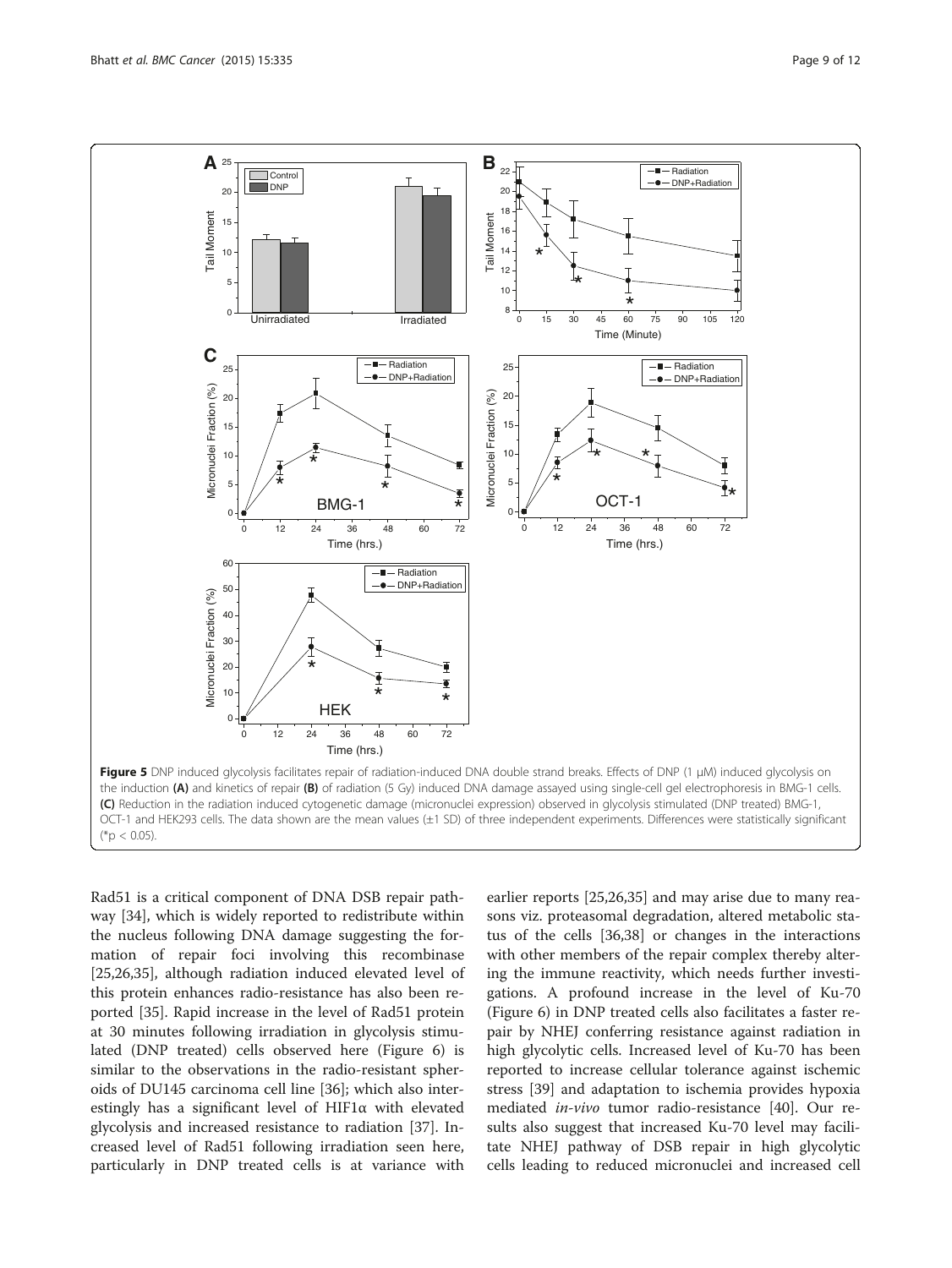## <span id="page-9-0"></span>Table 1 Table represents the DNA damage and repair parameters like damage induction and damage removal after 30 minutes between treated and untreated irradiated groups

| <b>Parameters</b>                                   | Formula/derivation                                        | Result |
|-----------------------------------------------------|-----------------------------------------------------------|--------|
| Damage Induction, DI                                | Tail moment, TM at 0 min. - TM<br>in un-irradiated sample |        |
| DI without DNP, DIc                                 | $21.2 - 12.3$ (a.u.)                                      | 8.9    |
|                                                     | (values obtained from Figure 5A)                          |        |
| DI for DNP treated, DId                             | $19.6 - 12.0$ (a.u.)                                      | 7.6    |
|                                                     | (values obtained from Figure 5A)                          |        |
| % Damage removed at<br>30 min., DR <sub>30min</sub> | $[(TM_{\text{omin}} - TM_{\text{30min}})/DI] \times 100$  |        |
| DR without DNP,<br>DRC <sub>30min</sub>             | $[(21.2 - 17.2)/8.9] \times 100 = [0.45] \times 100$      | 45%    |
|                                                     | (values obtained from Figure 5A & B)                      |        |
| DI for DNP treated,<br>DRd <sub>30min</sub>         | $[(19.6 - 12.5)/7.6] \times 100 = [0.93] \times 100$      | 93%    |
|                                                     | (values obtained from Figure 5A & B)                      |        |
| Fold change in damage<br>removed at 30 min.         | $DRd_{30min}$ $DRc_{30min}$                               |        |
|                                                     | 93/45                                                     | 2.06   |

The values were obtained from Figure [5](#page-8-0) A & B and applied in the derived formulas to obtain the final fold change of damage removed.

survival against radiation. Some recent evidences suggest that DNA damage induced by adriamycin enhances the TIGAR and TKTL1 expression and knocking down the TKTL1 or WRN complex both leads to reduced glycolytic metabolism and accumulation of DNA damage in cancer cells [[33,](#page-10-0)[41](#page-11-0)]. Although these observations strongly suggest enhanced repair of radiation-induced DNA DSBs by stimulated glycolysis,

underlying mechanisms responsible for this can only be unraveled using studies with DNA repair deficient and efficient cell systems following the stimulation of glycolysis. Pending this insight to be unraveled, results of the present studies lend support to our hypothesis that enhanced glycolysis is a favorable metabolic change that facilitates DNA repair, which appears to be partly responsible for radio-resistance, which is often observed in cancer cells.

The transient increase in glycolysis conferring resistance against radiation-induced cell death in normal HEK293 cells (clonogenic survival; Figure [3](#page-6-0)C) has important implications in radiation countermeasure, as pharmacological agents that stimulate glycolysis at the systemic level may act as radio-protective agents. Indeed, administration of low amounts of, DNP used in this study for stimulating glycolysis has been shown to be safe for humans/canine [[42\]](#page-11-0). Facilitated DNA repair leading to reduced cytogenetic damage and mitotic linked cell death along with upregulated level of HK-II and Ku-70 which are generally elevated with the increase in glycolysis is known to inhibit intrinsic pathway of apoptosis [[43\]](#page-11-0) and therefore can protect both the hematopoietic and Gastro Intestinal system.

## Conclusion

In the present study, we show that transient induction of glycolysis by respiratory inhibitors gives rise to radioresistance by activating both the NHEJ and HR DNA repair pathways, thereby reducing residual DNA damage and cytogenetic damage linked mitotic death. Further understanding of the mechanisms underlying glycolysis induced facilitated DNA repair and radio-resistance may



control of each group.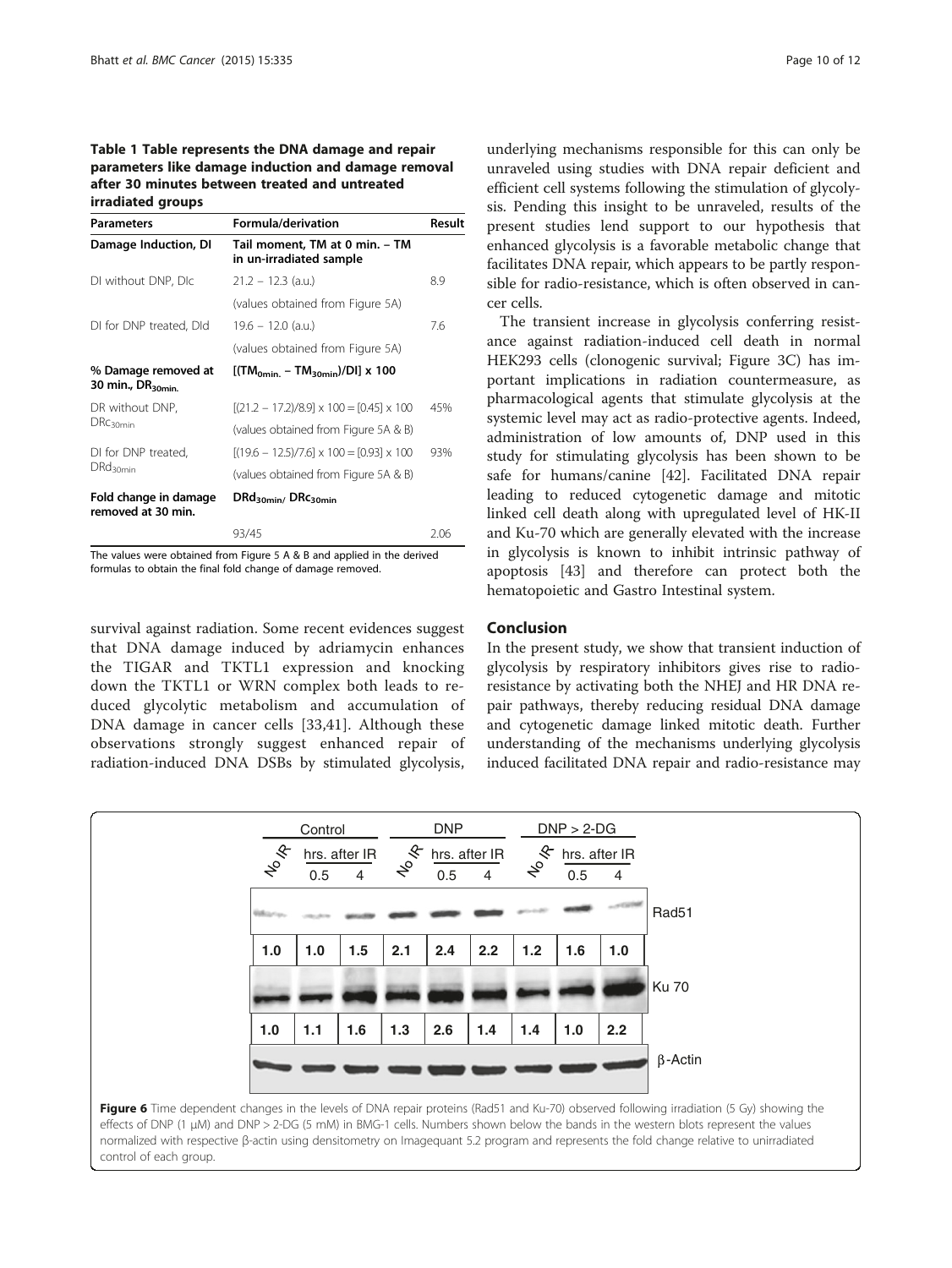<span id="page-10-0"></span>help in unraveling critical molecular targets responsible for resistance and facilitate the design and/or identification of molecules/agents that specifically overcome resistance linked to enhanced glycolysis, thereby enhancing the efficacy of radio- and chemotherapies.

#### Competing interests

The authors declare that they have no competing interests.

#### Authors' contributions

BSD and ANB conceived the study, designed the experiments and wrote the manuscript. ANB performed most of the experiments with help of AC, SK, YR, SS, RS and NK. AC conducted western blotting and helped in editing the manuscript. All authors read and approved the final manuscript.

#### Acknowledgements

This work was supported by grants (INM 301, 311/1.4) funded by Defence Research and Development Organization, Government of India. We acknowledge Dr. Sudhir Chandna for help in carrying out single cell electrophoresis (Comet assay); Balvir, Kamal Bhardwaj and Vikas Bhuria for support during experiments; Director INMAS for constant support and encouragement. We thank Dr Viney Jain for his expert advice and helpful discussions during the course of this study.

#### Received: 11 December 2014 Accepted: 24 April 2015 Published online: 01 May 2015

#### References

- 1. Haffty BG, Glazer PM. Molecular markers in clinical radiation oncology. Oncogene. 2003;22:5915–25.
- 2. Gatenby RA, Gillies RJ. Why do cancers have high aerobic glycolysis? Nat Rev Cancer. 2004;4:891–9.
- 3. Simonnet H, Alazard N, Pfeiffer K, Gallou C, Beroud C, Demont J, et al. Low mitochondrial respiratory chain content correlates with tumor aggressiveness in renal cell carcinoma. Carcinogenesis. 2002;23:759–68.
- 4. Santamaria G, Martinez-Diez M, Fabregat I, Cuezva JM. Efficient execution of cell death in non-glycolytic cells requires the generation of ROS controlled by the activity of mitochondrial H-ATP synthase. Carcinogenesis. 2006;27:925–35.
- 5. Schwaab J, Horisberger K, Ströbel P, Bohn B, Gencer D, Kähler G, et al. Erben Expression of Transketolase like gene 1 (TKTL1) predicts disease-free survival in patients with locally advanced rectal cancer receiving neoadjuvant chemoradiotherapy. BMC Cancer. 2011;11:363.
- 6. Dwarakanath BS, Jain VK. Enhancement of radiation damage by 2-Deoxy-Dglucose in organ cultures of brain tumors. Indian J Med Res. 1985;82:266–8.
- 7. Dwarakanath BS, Jain VK. In vitro radiation response of human intracranial meningiomas and its modification by 2-deoxy-D-glucose. Indian J Med Res. 1990;92:183–8.
- 8. Dwarakanath BS, Adhikari JS, Jain V. Hematoporphyrin derivatives potentiate the radiosensitizing effects of 2-DG in cancer cells. Int J Radiat Oncol Biol Phys. 1999;43:1125–33.
- Pelicano H, Martin DS, Xu RH, Huang P. Glycolysis inhibition for anticancer treatment. Oncogene. 2006;25:4633–46.
- 10. Dwarakanath BS, Zolzer F, Chandna S, Bauch T, Adhikari JS, Muller WU, et al. Heterogeneity in 2-deoxy-D-glucose induced modifications in energetic and radiation responses of human tumor cell lines. Int J Radiat Oncol Biol Phys. 2001;51:1151–61.
- 11. Dwarakanath BS, Jain V. Effects of gamma-rays and glucose analogs on the energy metabolism of a cell line derived from human cerebral glioma. Indian J Biochem Biophys. 1991;28(3):203–9.
- 12. Dwarkanath BS, Jain VK. Energy linked modifications of the radiation response in a human cerebral glioma cell line. Int J Radiat Oncol Biol Phys. 1989;17:1033–40.
- 13. Kulkarni R, Reither A, Thomas RA, Tucker JD. Mitochondrial mutant cells are hypersensitive to ionizing radiation, phleomycin and mitomycin C. Mutat Res. 2009;663:46–51.
- 14. Eguchi Y, Shimizu S, Tsujimoto Y. Intracellular ATP levels determine cell death fate by apoptosis or necrosis. Cancer Res. 1997;57:1835–40.
- 15. Ahmad A, Ahmad S, Schneider BK, Allen CB, Chang LY, White CW. Elevated expression of hexokinase II protects human lung epithelial-like A549 cells against oxidative injury. Am J Physiol Lung Cell Mol Physiol. 2002;283:L573–84.
- 16. Ostling O, Johanson KJ. Microelectrophoretic study of radiation-induced DNA damages in individual mammalian cells. Biochem Biophys Res Commun. 1984;123:291–8.
- 17. Chandna S. Single-cell gel electrophoresis assay monitors precise kinetics of DNA fragmentation induced during programmed cell death. Cytometry A. 2004;61:127–33.
- 18. Countryman PI, Heddle JA. The production of micronuclei from chromosome aberrations in irradiated cultures of human lymphocytes. Mutat Res. 1976;41:321–32.
- 19. Loesberg C, Rooij HV, Nooijen WJ, Meijer AJ, Smets LA. Impaired mitochondrial respiration and stimulated glycolysis by m-iodobenzylguanidine (MIBG). Int J Cancer. 1990;46(2):276–81.
- 20. Sturmey RG, Wild CP, Hardie LJ. Removal of red light minimizes methylene blue-stimulated DNA damage in oesophageal cells: implications for chromoendoscopy. Mutagenesis. 2009;24(3):253–8.
- 21. Dickman KG, Mandel LJ. Differential effects of respiratory inhibitors on glycolysis in proximal tubules. AJP-Renal Physiol. 1990;258(6):F1608–15.
- 22. Eriksson D, Stigbrand T. Radiation-induced cell death mechanisms. Tumor Biol. 2010;31(4):363–72.
- 23. Midander J, Révész L. The frequency of micronuclei as a measure of cell survival in irradiated cell populations. Int J Radiat Biol Relat Stud Phys Chem Med. 1980;38(2):237–42.
- 24. Liu X, Han EK, Anderson M, Shi Y, Semizarov D, Wang G, et al. Acquired resistance to combination treatment with temozolomide and ABT-888 is mediated by both base excision repair and homologous recombination DNA repair pathways. Mol Cancer Res. 2009;7(10):1686–92.
- 25. Henson SE, Tsai S, Malone CS, Soghomonian SV, Ouyang Y, Wall R, et al. Pir51, a Rad51-interacting protein with high expression in aggressive lymphoma, controls mitomycin C sensitivity and prevents chromosomal breaks. Mutat Res. 2006;601:113–24.
- 26. Raderschall E, Stout K, Freier S, Suckow V, Schweiger S, Haaf T. Elevated levels of Rad51 recombination protein in tumor cells. Cancer Res. 2002;62:219–25.
- 27. Murray D, Meyn RE. Differential repair of gamma-ray-induced DNA strand breaks by various cellular subpopulations of mouse jejunal epithelium and bone marrow in vivo. Radiat Res. 1987;109(1):153–64.
- 28. Fenech M, Kirsch-Volders M, Natarajan AT, Surralles J, Crott JW, Parry J, et al. Molecular mechanisms of micronucleus, nucleoplasmic bridge and nuclear bud formation in mammalian and human cells. Mutagenesis. 2011;26(1):125–32.
- 29. Airley RE, Loncaster J, Raleigh JA, Harris AL, Davidson SE, Hunter RD, et al. GLUT-1 and CAIX as intrinsic markers of hypoxia in carcinoma of the cervix: relationship to pimonidazole binding. Int J Cancer. 2003;104(1):85–91.
- 30. Marín-Hernández A, Gallardo-Pérez JC, Ralph SJ, Rodríguez-Enríquez S, Moreno-Sánchez R. HIF-1alpha modulates energy metabolism in cancer cells by inducing over-expression of specific glycolytic isoforms. Med Chem. 2009;9(9):1084–101.
- 31. Lu H, Forbes RA, Verma A. Hypoxia-inducible factor 1 activation by aerobic glycolysis implicates the warburg effect in carcinogenesis. J Biol Chem. 2002;277:23111–5.
- 32. Sun W, Liu Y, Glazer CA, Shao C, Bhan S, Demokan S, et al. TKTL1 is activated by promoter hypomethylation and contributes to head and neck squamous cell carcinoma carcinogenesis through increased aerobic glycolysis and HIF1alpha stabilization. Clin Cancer Res. 2010;16(3):857–66.
- 33. Wanka C, Steinbach JP, Rieger J. Tp53-induced glycolysis and apoptosis regulator (TIGAR) protects glioma cells from starvation-induced cell death by up-regulating respiration and improving cellular redox homeostasis. J Biol Chem. 2012;287(40):33436–46.
- 34. Chen G, Yuan SS, Liu W, Xu Y, Trujillo K, Song B, et al. Radiation-induced assembly of Rad51 and Rad52 recombination complex requires ATM and c-Abl. J Biol Chem. 1999;274:12748–52.
- 35. Vispe S, Cazaux C, Lesca C, Defais M. Overexpression of Rad51 protein stimulates homologous recombination and increases resistance of mammalian cells to ionizing radiation. Nucleic Acids Res. 1998;26:2859–64.
- 36. Taghizadeh M, Khoei S, Nikoofar AR, Ghamsari L, Goliaei B. The role of Rad51 protein in radioresistance of spheroid model of DU145 prostate carcinoma cell line. Iran J Radiat Res. 2009;7(1):19–25.